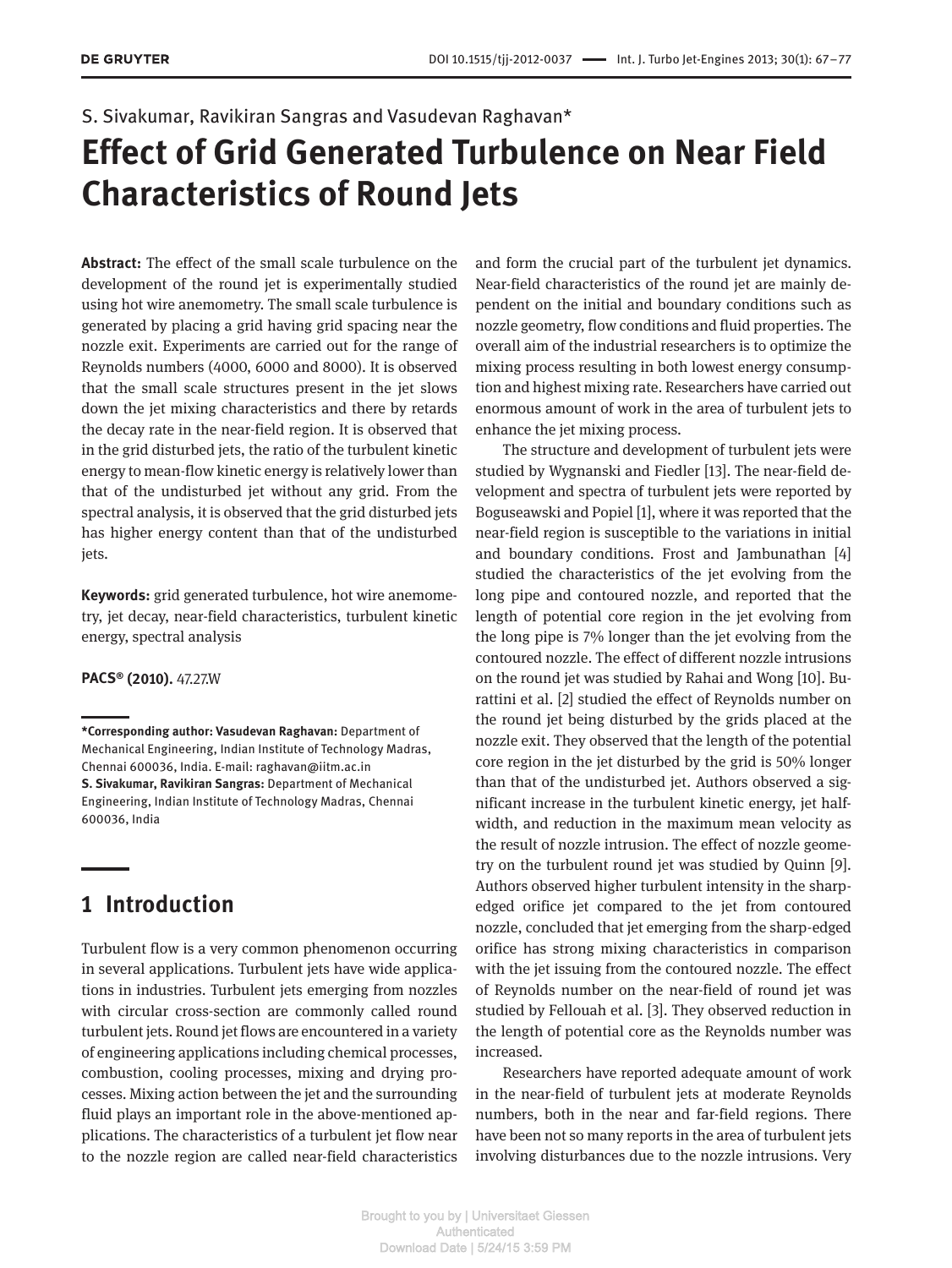few authors have studied the effect of grid induced turbulence in the jet, especially concentrating on the effect of Reynolds number on the grid induced turbulence on round jets. This paper mainly deals with the small scale disturbances, which are generated from the grids placed near the nozzle exit. These small scale disturbances are controlled by varying the grid spacing.

## **2 Experimental setup**

A schematic representation of overall experimental setup is shown in Fig. 1(a). Compressed air at a constant upstream pressure of 750 kPa, and a flow rate of 0.243 m<sup>3</sup>/s is supplied from a storage tank of capacity 20  $m<sup>3</sup>$  through a pressure regulator and rotameter into a settling chamber. A ball valve is used to open or close the circuit securely. The impurities and moisture in the air have been removed by a filter and moisture remover. The settling chamber

consists of honeycomb for straightening the flow and meshes having different spacing (mesh  $1 - 1$  mm, mesh  $2 - 0.5$  mm, mesh  $3 - 0.25$  mm), for eliminating the vortices in the flow. The air stream is subjected to axi-symmetric contraction using a 5th order contracting nozzle, where the contraction ratio is 400:1. The jet emerging from the nozzle exit is ensured to have low turbulent intensity and an almost top-hat profile. Flow domain is in the shape of a square prism with base dimensions of 0.5  $m \times 0.5$  m and a height of 0.8 m, surrounded by wire mesh of 1 mm spacing. This wire mesh is optimized for having adequate entrainment with minimum disturbances in the entraining air. Hot-wire probe is accurately positioned at any location in the flow domain by using a three-dimensional manual traverse setup having a swept volume of  $0.5$  m  $\times$   $0.5$  m  $\times$   $0.5$  m.

Meshes (Fig. 1(b)) placed on the nozzle exit section, generates small scale eddies (diameter in the order of h) by extracting a part of energy from the mean flow. Meshes with different grid spacing are modelled in CATIA (a com-

p.<br>2



**Fig. 1:** Schematic view of (a) experimental setup and (b) grid

Brought to you by | Universitaet Giessen Authenticated Download Date | 5/24/15 3:59 PM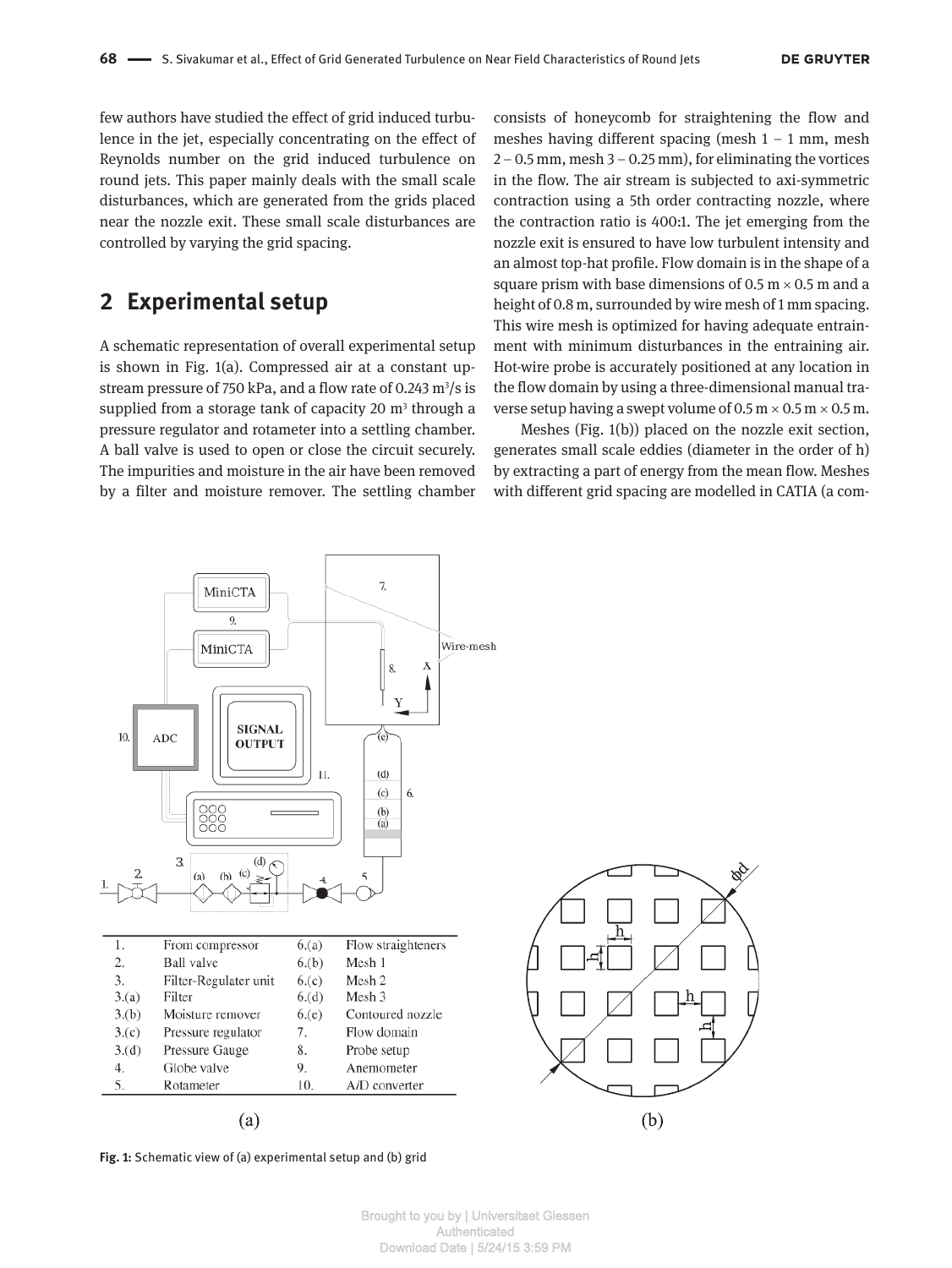mercial CAD modelling software), fabricated with the help of Rapid Prototyping machine (Objet Eden 350 V). Nozzle used in the experiment is characterized by two 5th order profiles (similar to bicubic profile), modelled in CATIA and fabricated from the Rapid Prototyping machine.

Stationary hot-wire anemometer, having a wire of 10 µm diameter and a length of 1.25 mm, is used to measure transient velocity data at any location within the jet flow field (component 7 in Fig. 1(a)). It is calibrated using the mean velocity data obtained by a stainless steel Pitot tube having a port diameter of 0.5 mm. The mean velocity is calculated from the measured pressure difference, by connecting the Pitot tube to a differential manometer. Olinto and Möller [8] reported about the errors involved in the x-probe hot-wire calibration and presented a relation between the flow velocity, probe angle and the electrical output.

$$
E_1^2 - E_0^2 = AU^n \cos^m(\alpha - \delta)
$$
 (1)

$$
E_2^2 - E_0^2 = AU^n \cos^m(\alpha + \delta)
$$
 (2)

In equations (1) and (2),  $\boldsymbol{\text{E}}_1$  and  $\boldsymbol{\text{E}}_2$  are the mean voltage measured on the bridge at a given velocity U, from wires 1 and 2, respectively. The voltage obtained at zero velocity is designated as  $E_0$ . Further in equations (1) and (2),  $\alpha$  is the angle between the wire and the probe axis,  $\delta$  is the angle between the mean flow direction and the probe axis, and A, n, and m, are the constants to be determined during calibration.

The hot-wire (component 8 in Fig. 1(a)) loses its heat to the ambient air, primarily due to convection and also due to conduction. This will be proportional to the local flow velocity, which will be sensed by the bridge circuit and amplified by servo amplifier in an instantaneous feedback loop (component 9 in Fig. 1(a)). The analog

output from MiniCTA is converted to digital form using an analog to digital converter (component 10 in Fig. 1(a)) and fed to a computer (component 11 in Fig. 1(a)). The wire temperature is set to 240°C by setting a corresponding overheat resistance in MiniCTA. As the Reynolds number considered is low (4000–8000), the sampling frequency is set at 20 kHz. The number of samples totaling to 100,000 are collected maintaining low-pass filtering frequency at 10 kHz. Data is acquired from the anemometer with the help of National Instruments DAQ card and is controlled by the commercial software, LabVIEW. The obtained electrical data is converted to velocity data using an inhouse code developed in FORTRAN. The post processing of the collected data have been done using Qtiplot and MATLAB.

### **3 Results and discussion**

Grids with specific hole-dimensions are placed at the nozzle exit section so as to generate small scale turbulence in the origin of the round jet. The spacing of the grid is in the order of one-tenth of the diameter of the jet, so that eddies generated due to the grids have a diameter in the range of 1 mm. The mean kinetic energy of the undisturbed jet is always higher than the jet that is been disturbed by the grid. The reduction in mean kinetic energy is due to the fact that the small scale eddies generated at the nozzle exit extracts a portion of energy from the mean flow. The reduction in the mean flow kinetic energy and the introduction of the small scale eddies considerably affect the near-field development of the round jet. Experiments are carried out by introducing grids having spacing varying from 0.09d to 0.12d (as shown in Fig. 2). Three Reynolds numbers (4000, 6000 and 8000) as above are considered.



**Fig. 2:** Photographs of grids used in the experiment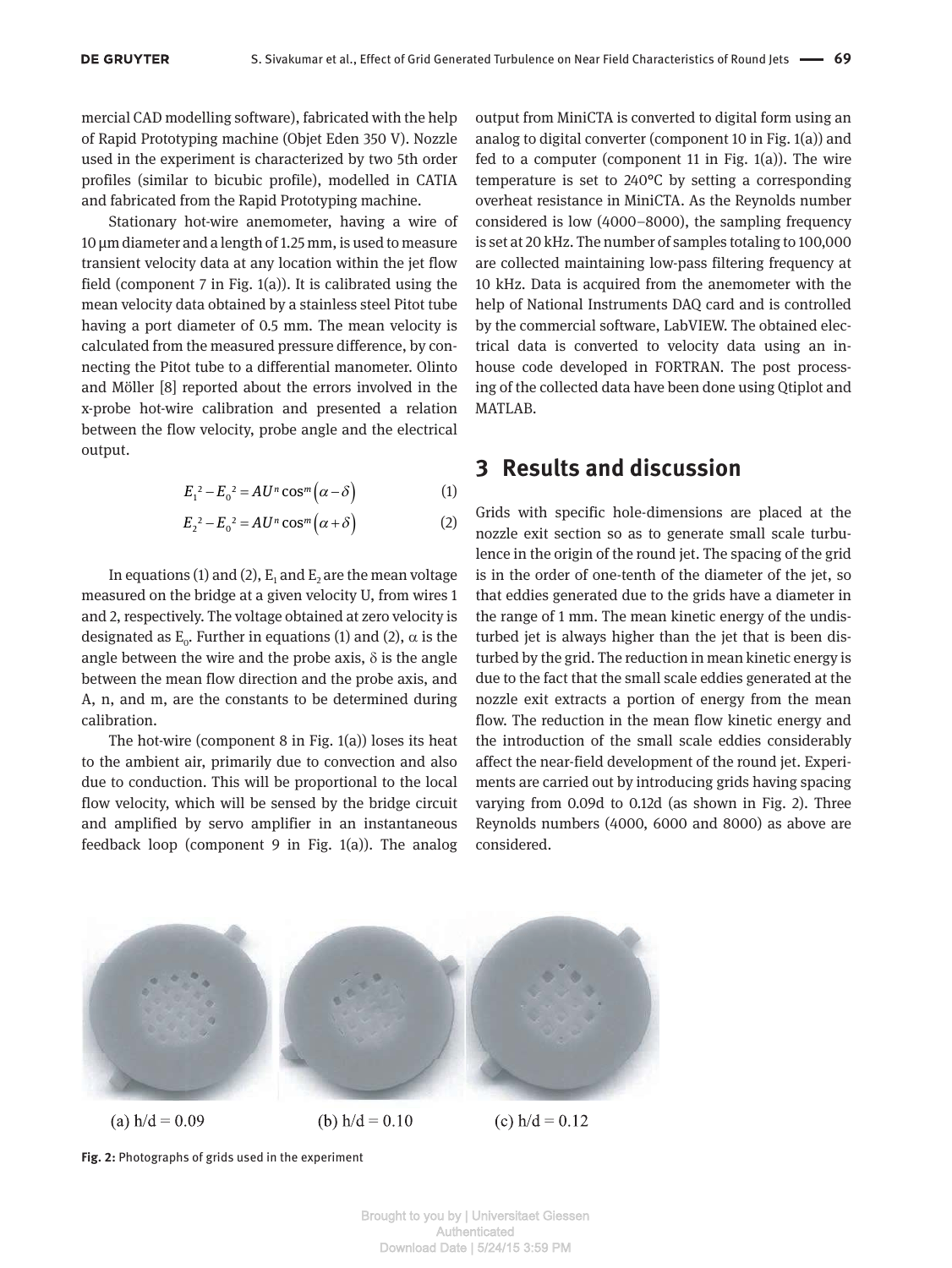#### **3.1 Development of mean velocity**

Potential core length is one of the important parameter in characterising the near-field growth of a turbulent jet. The potential core length directly indicates the strength of the initial shear layer around the potential core. Frost and Jambunathan [4] defined the potential core length as "*the distance from the nozzle exit to where the axial velocity has decreased to 95% of the initial axial velocity*." In the present study, the same definition is used to calculate the potential core length in the turbulent jet for various Reynolds numbers. Figure 3 show the effect of grid spacing on the potential core length of the round jet for three Reynolds numbers.

In general, the potential core length of the jet issuing through the grid is longer than that of the jet issuing without the grid. This is due to the fact that the disturbed core region of the jet evolving through the grid has higher resistance towards the shearing action of the shearing layer. Also, the variation trend in the potential core length of the undisturbed jet (monotonically decreasing trend) is quite opposite to grid disturbed jets. Among the jets evolving from the grids, the one evolving from the grid having a spacing of 0.10d has the highest potential core length (almost twice of the jet evolving from the undisturbed nozzle) compared to the other cases. Burattini et al. [2] also observed around 50% increase in the length of the potential core for the grid disturbed jet compared to that of the normal round jet. Except for the case of 0.09d grid, the effect of Re is not significant in the case of grid dis-

turbed jets. Taking the case of 0.09d grid, the peculiarity in the case of  $Re = 6000$  is apparent; that is, when Re is increased from 4000 to 6000, the potential core length is seen to increase. With further increase in Re to 8000, there is a reduction in the potential core length. Namer and Ötügen [7] also observed this type of unique behavior with respect to the round jet in the range of Reynolds numbers between 6000 and 7000. They have attributed this to the unique behavior in the initial development of the jet itself.

Decay constant (B) is the quantitative representation of the mean velocity decay rate along axial direction. The constant B and virtual origin  $x_0$  is calculated from equation (3) using mean nozzle exit velocity (U<sub>j</sub>), mean centreline velocity  $(U_c)$  and axial distance (x). The decay constant (plotted in Fig. 4) of the jet disturbed by the grids are observed to be higher than those from the undisturbed jet for all the three Reynolds number cases. This decrease in the decay rate for the grid disturbed jets is due the resistance offered by the small scale eddies to the shearing action by the surrounding low momentum fluid. However, the effect of Re is not significant for all the jets emerging through grids. It is also apparent that there is a notable increase in the decay constant when h/d is increased from 0.09 to 0.1; however, there is a notable decrease when h/d of the grid is further increased to 0.12. The increase in the size of the small scale eddies through the grids for  $h/d = 0.12$  case is the reason for its increased decay rate when compared to other grids. This also indicates that there is an optimum grid size that can be used for getting the minimum decay rate.



**Fig. 3:** Variation of potential core length with respect to Reynolds number and grid spacing



**Fig. 4:** Variation of decay constant with respect to Reynolds number and grid spacing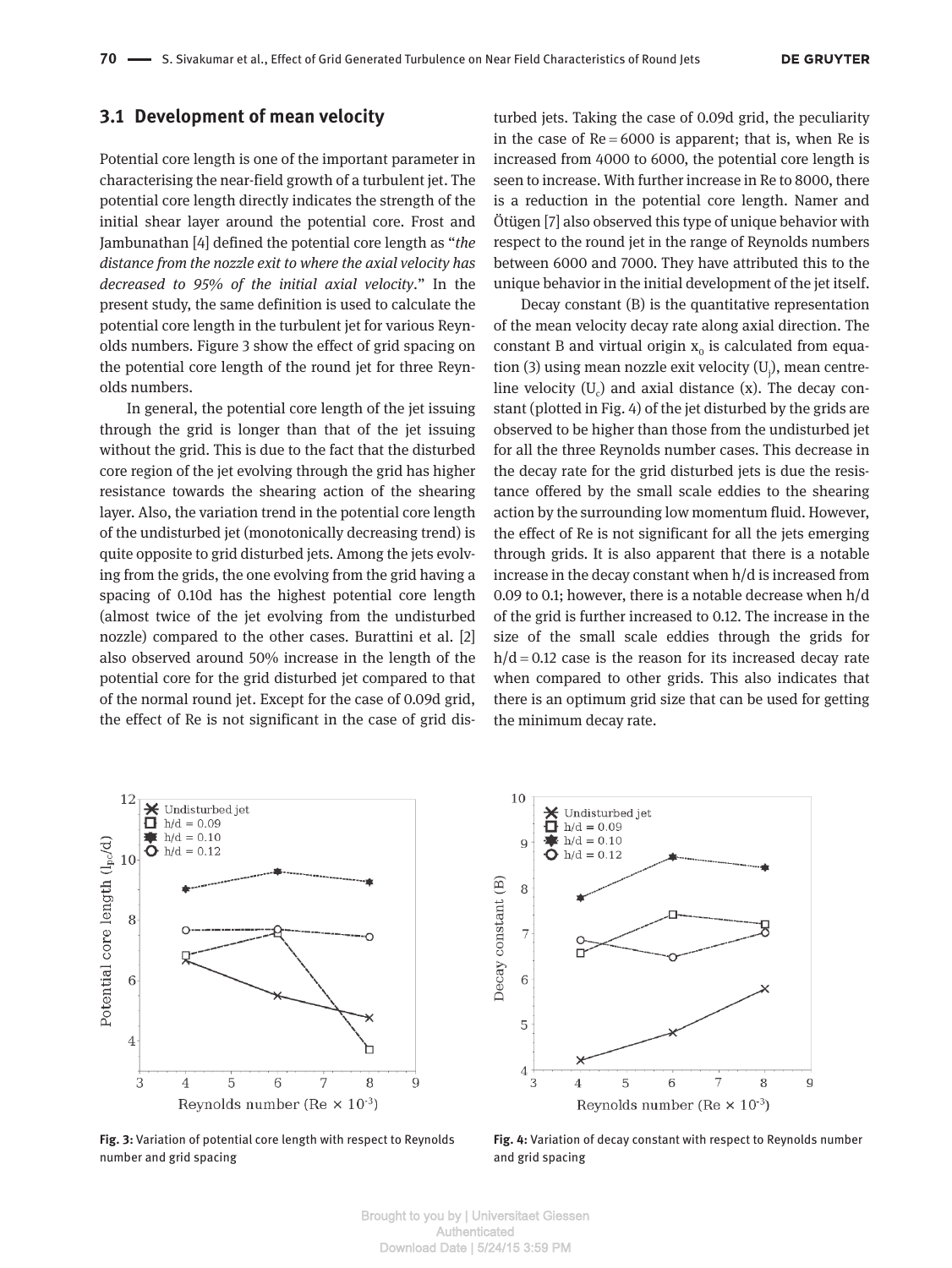$$
\frac{U_j}{U_c} = \frac{1}{B} \left( \frac{x}{d} - \frac{x_0}{d} \right)
$$
 (3)

According to the literature the decay constant increases with the increase in the flow Reynolds number. In the present experiments, the undisturbed jet and the jets evolving from grids with different spacing follows the same behaviour except for the Reynolds number of 6000. This effect is seen to be dependent on the grid spacing value as well. As observed in Figs. 3 and 4, these represent a unique nature of Re in the range of 6000 and 7000 (Namer and Ötügen, [7]). Todde et al. [12] have mentioned about the completely different behavior of this range of Re when compared to the behavior at other Reynolds numbers.

It is also observed from Figs. 3 and 4 that the jet disturbed by the grid having a spacing of 0.10d behaves uniquely; it has the highest potential core length and decay constant. This suggests the existence of an optimum grid size and such a jet configuration can be used in applications those demand efficient mixing and distribution of fluids over a large domain without an increase in the Reynolds number.

#### **3.2 Effects on the energy distribution of the round jet**

The basic analysis of velocity field of the round jet clearly indicates the distinct behaviour of the grid disturbed jet compared to that of the undisturbed jet. Eddies extract a portion of energy from the mean flow and is known as the turbulent kinetic energy. This can be estimated from the fluctuating velocity components in the flow domain. In the present study, a two dimensional turbulent kinetic energy (TKE<sub>2D</sub>) is computed using two fluctuating-velocity components (axial and radial). The circumferential (in the azimuthal direction) fluctuating component of velocity is not included in the calculation, since it is not extracted from the flow domain using cross-wire anemometer. TKE<sub>2D</sub> is computed from the fluctuating axial and radial velocities using equation (4) given below.

$$
TKE_{2D} = \frac{u_{RMS}^2 + v_{RMS}^2}{2}
$$
 (4)

In equation 4,  $u_{RMS}$  and  $v_{RMS}$  are the root mean square of the fluctuating velocity components along the axial and radial direction, respectively. The turbulent kinetic energy is made non-dimensional by dividing it by the square of the mean centreline velocity measured at the same point.

Figure 5 shows the distribution of turbulent kinetic energy along the centreline of the domain for normal undisturbed jet and for the jets those are disturbed by the grid. It is observed that the rate of generation of TKE is lower for the grid disturbed jets compared to that of the normal jet. Particularly the jet emerging from the grid having a spacing of 0.10d has the lowest rate of generation of turbulent kinetic energy. This is due to the fact that small scale eddies present in the jet decreases the rate of mixing process, therefore, decreasing the conversion rate of mean flow energy to turbulent kinetic energy. Further Fig. 5 shows an increasing trend of non-dimensional TKE for the cases of grid disturbed jets (even at a location of 30d) compared to the normal jets, where TKE sort of plateaus after a particular axial distance depending on Re. This implies that for the grid disturbed jets, the generation of TKE continues also beyond the axial location of 30d from nozzle exit.

The radial spread of the turbulent kinetic energy at an axial location of 15d from the nozzle exit is plotted in Fig. 6. As observed earlier, the energy distribution of the undisturbed jet is quite different for all the Reynolds numbers; the effect of Re is also clearly observed. Turbulent kinetic energy in the undisturbed jet attains maximum value for the Reynolds number of 6000.

This trend is quite clear from the observations of Malmström et al. [6], where it is mentioned that the axial velocity decay or the spread rate did not have a simple relationship with the Reynolds number. As previously discussed, the undisturbed jet has the maximum turbulent kinetic energy compared to the jets evolving from the grids. Even though the undisturbed jet has the maximum turbulent kinetic energy, it diffuses the energy at a faster rate within a radial location of around 2.5 $R_{1/2}$ , similar to the jets being disturbed by the grids. This is due to the fact that the small scale eddies present in the grid disturbed jet slows down the diffusion rate of turbulent kinetic energy in the radial direction. From Fig. 6, it is also observed that the distribution of the turbulent kinetic energy across the grid disturbed jet is almost independent of the Reynolds number.

#### **3.3 Effects on the homogeneity of the round jet**

A jet disturbed by the grids has small scale eddies, which decreases its development rates along the axial and radial directions. This is proved from the comparison of energy distribution of the undisturbed jet with that of the grid disturbed jets. Kejin et al. [5] observed in his experiments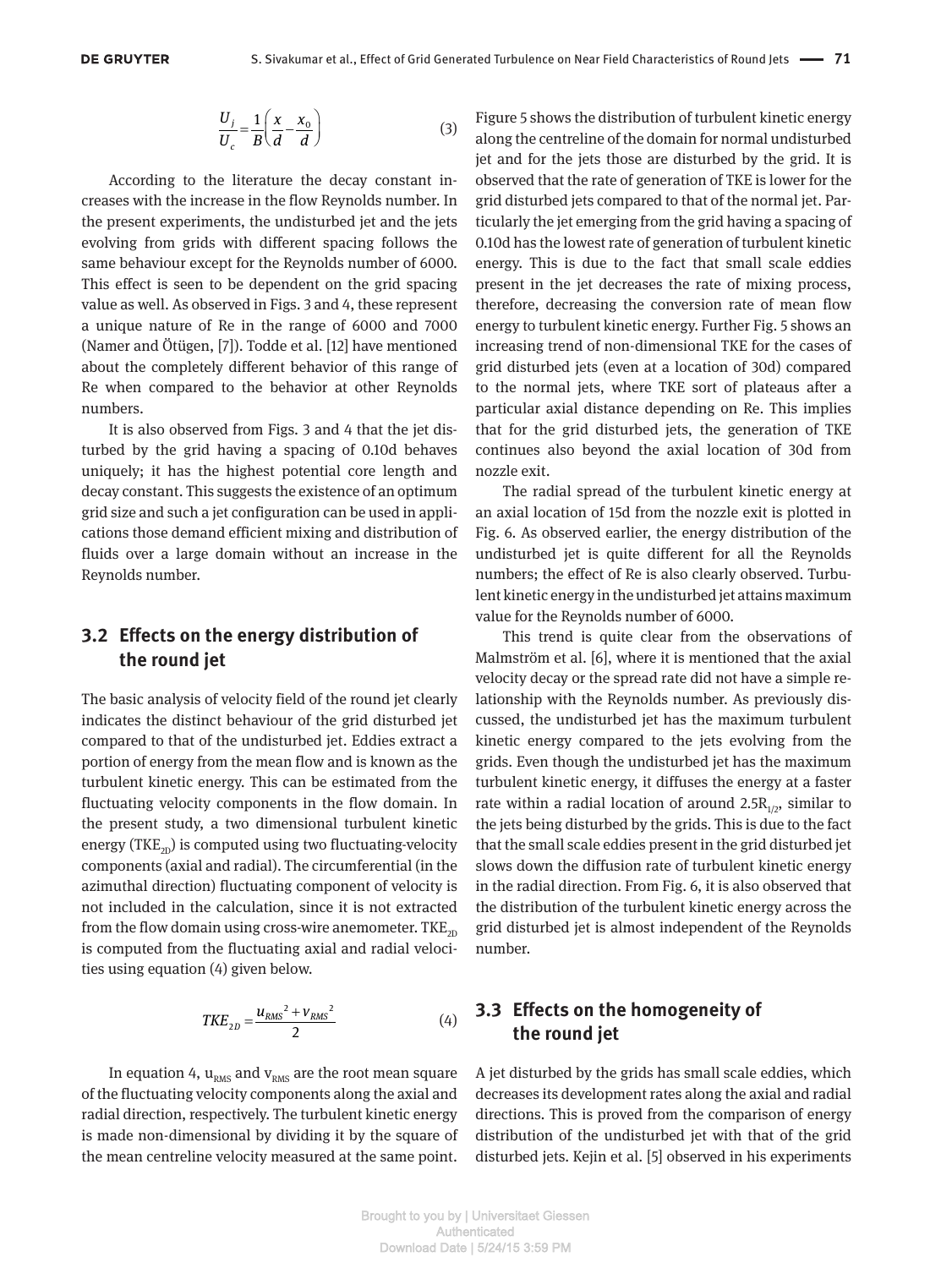

**Fig. 5:** Two-dimensional turbulent kinetic energy for different nozzle exit conditions

that the small scale eddies will also convert the flow to a homogenous state more effectively than the large scale eddies. Homogenous flow exhibits lesser non-linear behaviour when compared to the normal turbulent flow, and can be identified in the flow domain using many statistical techniques. Kurtosis is selected as one of the statistical quantity to check the homogeneity in the flow. The value of kurtosis increases with the increasing number of peaks in the instantaneous velocity data.

Figure 7 shows the distribution of kurtosis along the jet axis of the round jet. The kurtosis has the value of approximately 3 for normal distribution. The deviations from this value indicate the magnitude of non-linearity present in the flow domain. Energy cascading mechanism consists of continuous transfer of energy from larger eddies to smaller eddies. In Fig. 7, the rise in the kurtosis indicates the energy cascading process, where a portion of mean flow energy gets converted into turbulent kinetic energy.

In the case of the undisturbed jet, for all the three Reynolds numbers, the energy cascading mechanism starts at an axial location around 5d from the nozzle exit as seen from various parameters before. In the case of the grid disturbed jets, the energy cascading mechanism starts much earlier, at an axial location of 2d from the nozzle exit. This energy cascading mechanism becomes homogenous when eddies involved in the energy cascading process becomes almost identical. The reduction in kurtosis value  $(\leq 3)$  for the case of undisturbed jet is due to the presence of large scale eddies, which are slow rotating and contributes to the slow variation of the velocity. The increase in the kurtosis value  $(>3)$  for the undisturbed jet indicates the conversion of large scale eddies to smaller scale eddies. This increase in the kurtosis value in the flow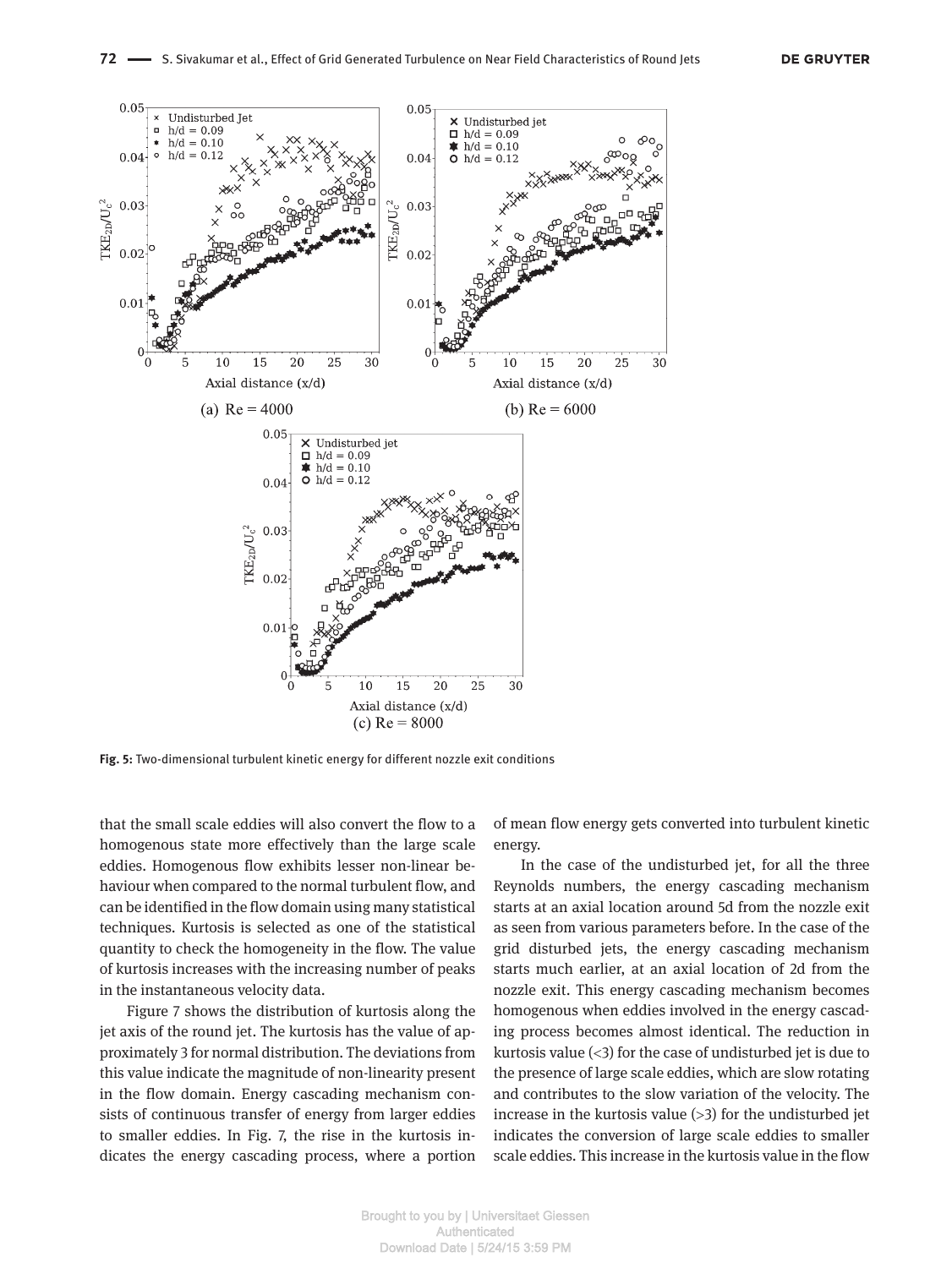

**Fig. 6:** Radial spread of turbulent kinetic energy for different nozzle exit conditions

domain is also dependent on Re,  $(x/d = 7$  for Re = 4000,  $x/d = 5$  for Re = 6000 and  $x/d = 4$  for Re = 8000). The increase in the kurtosis value  $(>3)$  is due to the presence of relatively large number of small scale eddies. In the case of the jets disturbed by the grids, the energy cascading mechanism becomes homogenous very near to the nozzle exit, at an axial location within 6d itself, irrespective of the Reynolds number. This indicates that the jet disturbed by the grid converts part of its energy into turbulent kinetic energy through the smaller eddies. The span of this nonlinear energy cascading mechanism in the cases of undisturbed jets decreases with the increase in the Reynolds number. In the case of the grid disturbed jet, the span of the non-linear energy cascading mechanism is short and almost independent of the Reynolds number.

From Fig. 7, it is clearly observed the kurtosis values peaks at an axial location of around 4d from the nozzle exit. At this axial location, kurtosis has been analysed along the radial direction for both undisturbed and grid disturbed jets for all the three Reynolds number cases. Figure 8 shows the distribution of kurtosis along the radial direction for all the cases. Sivakumar et al. [11] has mentioned that the undisturbed jet has the intermittency region at a radial location of around  $3R_{1/2}$  from the jet centreline. The intermittency region for the grid disturbed jet is located at a little closer to the centreline when compared to the undisturbed jet, little less than  $3R_{1/2}$ . This is expected from a grid disturbed jet, as its spread rate is lower than that of the undisturbed jet.

The jet which is evolving form the grid with the spacing of 0.10d has the least spread rate among the grid disturbed jets. This case has the intermittency region closer the jet centreline compared to other grid disturbed jets, located at  $2R_{1/2}$ ,  $2.5R_{1/2}$  and  $2R_{1/2}$ , for the Reynolds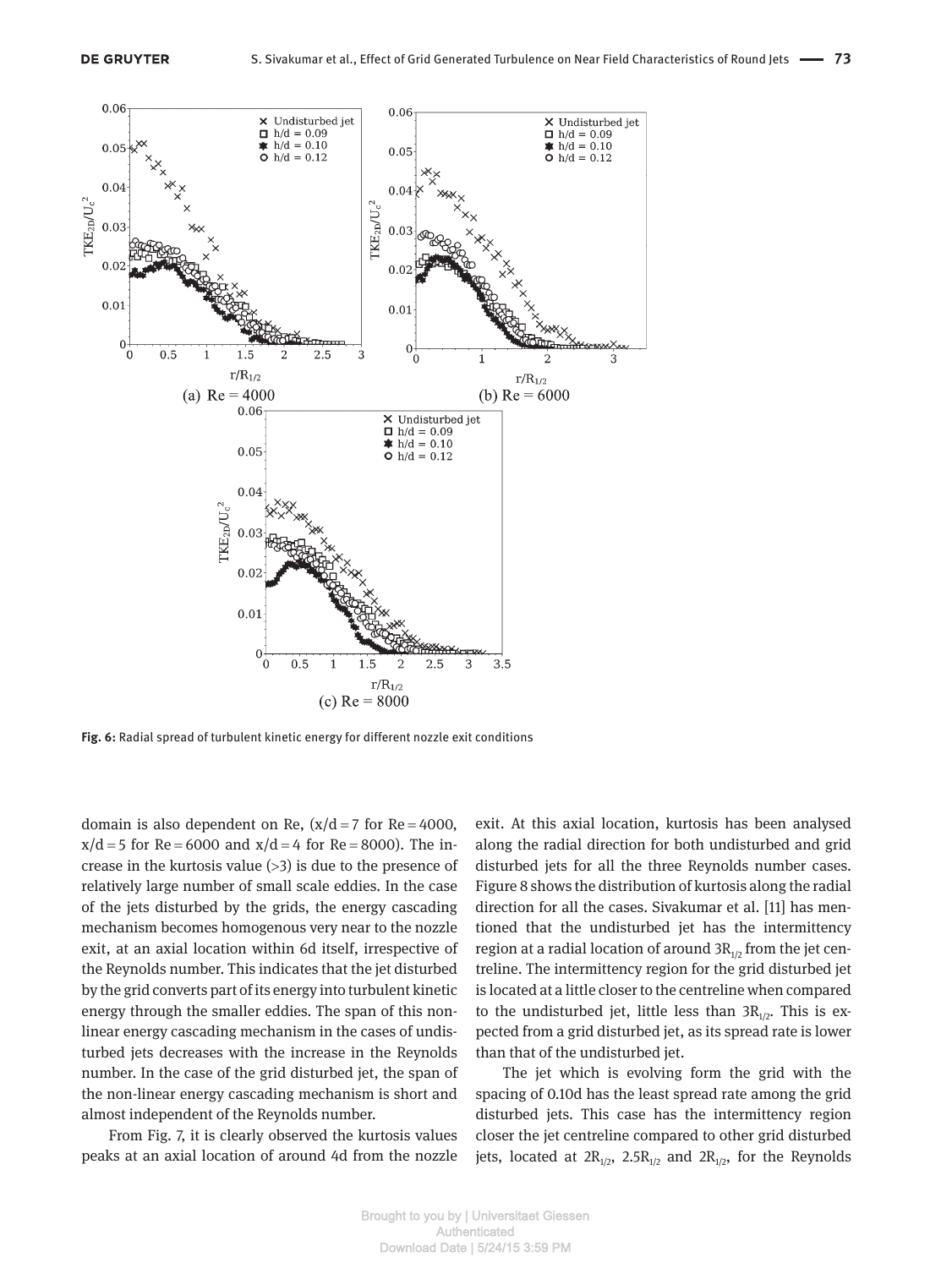

**Fig. 7:** Axial distribution of kurtosis for jets with different nozzle exit conditions

numbers of 4000, 6000 and 8000, respectively. At the Reynolds number of 6000, the location of the intermittency region is almost the same for all the grid disturbed jets. This indicates that the grid spacing has no effect on the location of intermittency region of the grid disturbed jets at the Reynolds number of 6000.

#### **3.4 Effects on the distribution of turbulent eddies in the flow domain**

The energy distribution in the fully developed region of a round jet is studied using spectral analysis. FFT analysis has been carried out on the velocity data to obtain the spectral data. The spectral data at a point located on the centreline, at a distance of 30d from the nozzle exit, is compared in Fig. 9 for a jet with Reynolds number of 4000. At this location, the flow is free from most of the nonlinear disturbances that are present at the vicinity of the initial shear layer. This is clearly noted from Fig. 9, as the spectra do not display dominant peaks, as opposed to those shown in the work of Sivakumar et al. [11]. Comparison between various cases in Figs. 9(a)–9(d) shows that the undisturbed jet has lower energy content compared to the grid disturbed jets (area below the spectral curve). Similar trend is observed even in the case of  $Re = 6000$  as shown in Fig. 10. Energy distribution of the undisturbed jet reveals that the large eddies are dominant compared to the small eddies, indicated by the almost zero amplitudes at higher frequencies. In the case of the grid disturbed jets, it is clear that the energy is distributed over a wide range of frequencies. These results indicate that the small scale eddies enhances the long range mixing in the flow domain.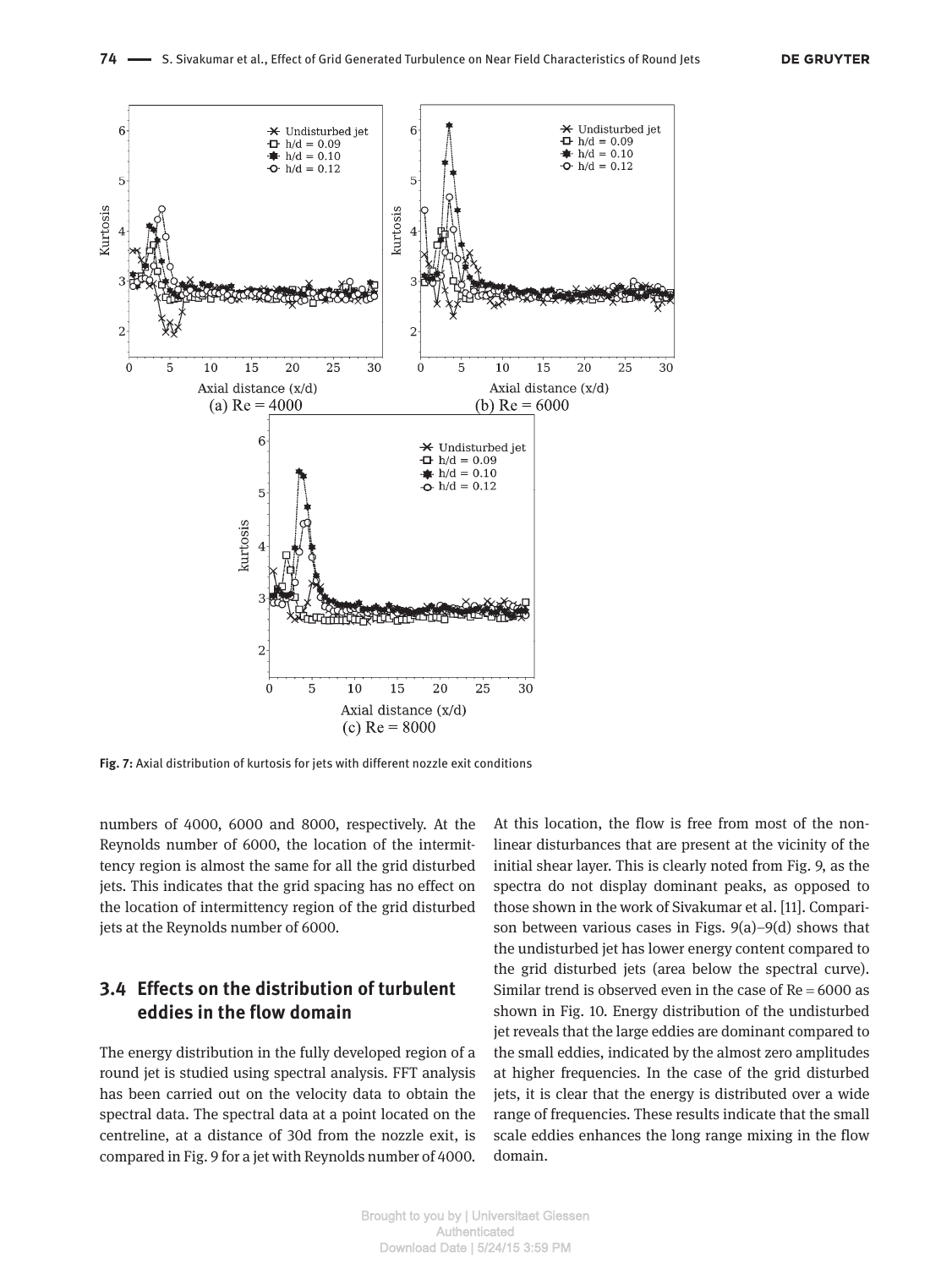

**Fig. 8:** Radial distribution of kurtosis for jets with different nozzle exit conditions

## **4 Conclusions**

The effect of the small scale turbulence (generated by placing grids at the nozzle exit) in the near-field region of a round jet has been studied experimentally using hot wire anemometry. Jet emerging from the grid with the spacing of  $h/d = 0.10$  has largest potential core length among the three grids used. The small scale eddies retards the growth of the round jet along the radial and axial direction in the flow domain. Jet emerging from the grid with the spacing of  $h/d = 0.10$  has the lowest decay rate. Grid disturbed jet has smooth generation of the turbulent kinetic energy compared to the undisturbed normal jet. The location and the span of the transition region are independent of the Reynolds number for the grid disturbed jet. The grid disturbed jet can be effectively used in the applications demanding high Reynolds number flows.

High Reynolds number jets have lower spread and decay rates compared to the lower Reynolds number jets, but require high power. High Reynolds number jets are mainly used in industries in the area of mixing of flow properties through large distances. Grid disturbed jets effectively replace the high Reynolds number jets, there by reducing the power and resource requirement for the mixing process.

Received: November 17, 2012. Accepted: November 18, 2012.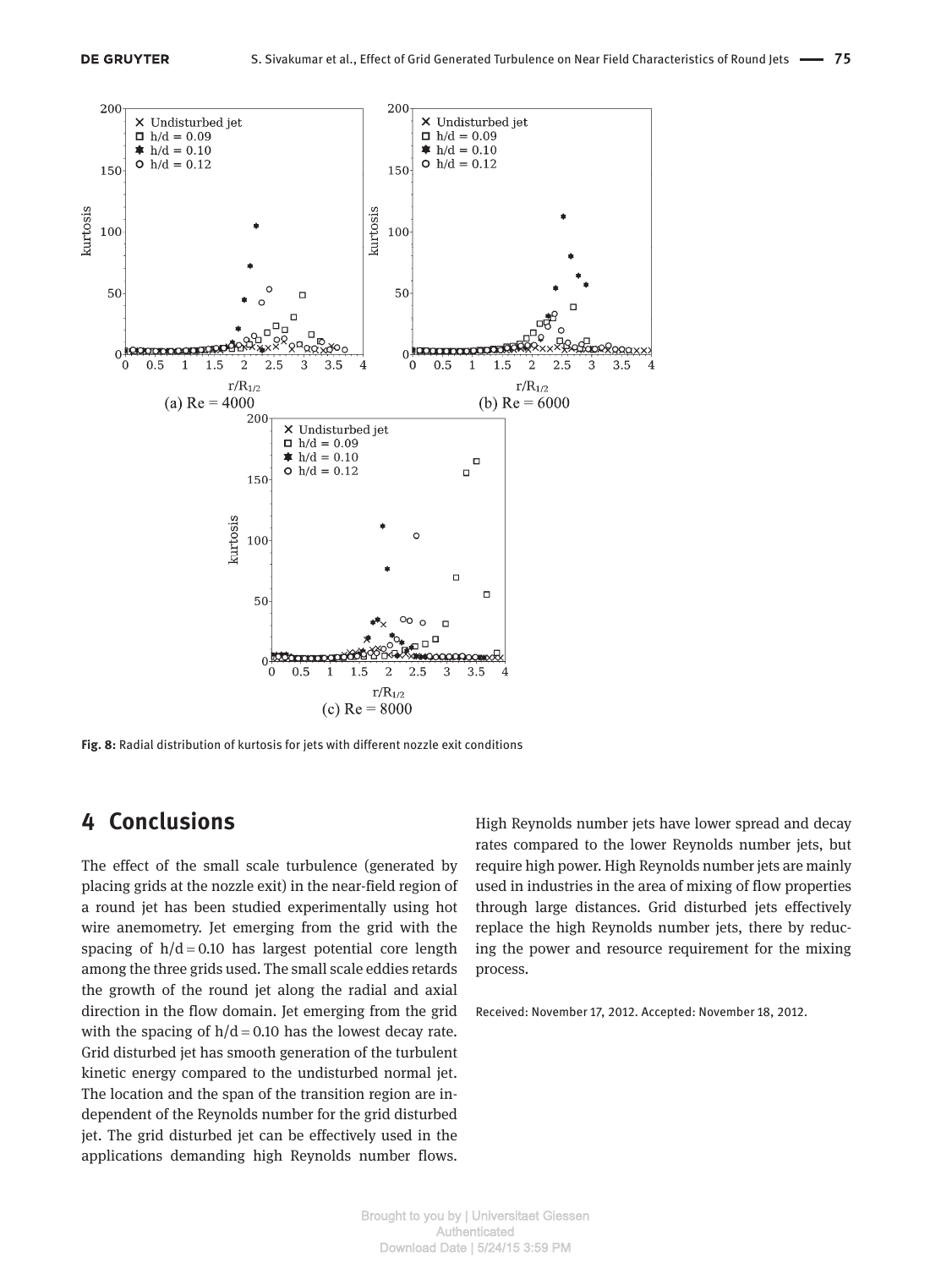

Fig. 9: FFT at an axial location of 30d from nozzle exit, for case of Re = 4000



Fig. 10: FFT at an axial location of 30d from nozzle exit, for case of Re = 6000

Brought to you by | Universitaet Giessen Authenticated Download Date | 5/24/15 3:59 PM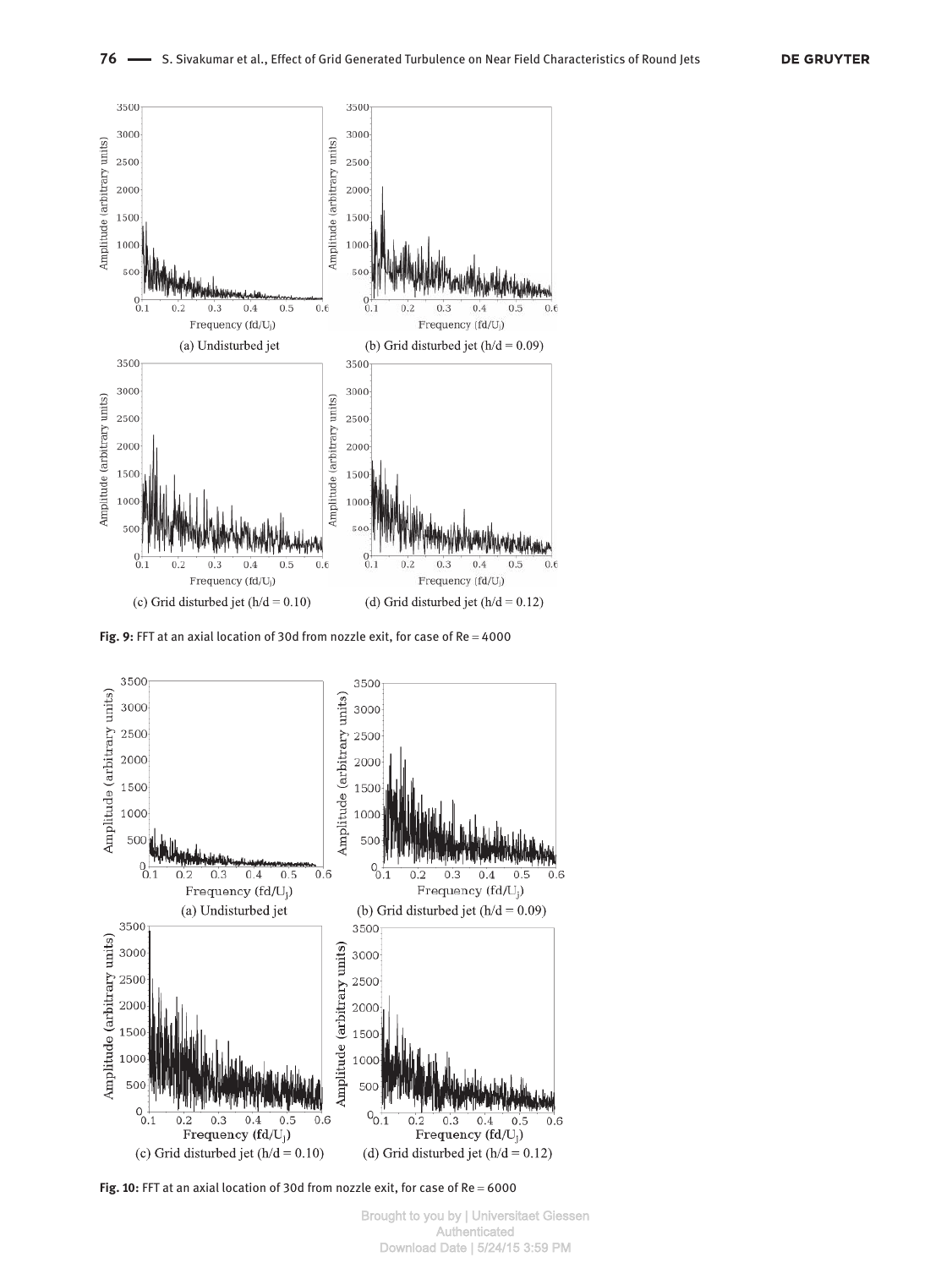## **References**

- [1] L. Boguseawski and C. O. Popiel (1979). Flow structure of the free round turbulent jet in the initial region. *Journal of Fluid Mechanics*, 90, 531–539.
- [2] P. Burattini, R. Antonia, S. Rajagopalan, and M. Stephens (2004). Effect of initial conditions on the near-field development of a round jet. *Experiments in Fluids*, 37, 56–64.
- [3] H. Fellouah, C. Ball, and A. Pollard (2009). Reynolds number effects within the development region of a turbulent round free jet. *International Journal of Heat and Mass Transfer*, 52, 3943–3954.
- [4] S. Frost and K. Jambunathan (1996). Effect of nozzle geometry and semi-confinement on the potential core of a turbulent axisymmetric free jet. *Int. Comm. Heat Mass Transfer*, 23, 155–162.
- [5] M. Kejin, W. Yue, Z. Zhedian, and N. Chaoqun (2007). Modification of premixed combustion in shear layers by grid turbulence. *Frontiers of Energy and Power Engineering in China*, 1(2), 245–250.
- [6] T.G. Malmström, A.T. Kirkpatrick, B. Christensen, and K.D. Knappmiller (1997). Centreline velocity decay measurements in low-velocity axisymmetric jets. *Journal of Fluid Mechanics*, 346(1), 363–377.
- [7] I. Namer and M.V. Ötügen (1988). Velocity measurements in a plane turbulent air jet at moderate Reynolds numbers. *Experiments in Fluids*, 6(6), 387–399.
- [8] C. Olinto and S. Möller (2004). X-probe calibration using Collis and William's equation. In *10th Brazilian Congress of Thermal Sciences and Engineering*.
- [9] W. Quinn (2006). Upstream nozzle shaping effects on near field flow in round turbulent free jets*. European Journal of Mechanics B/Fluids*, 25, 279–301.
- [10] H. Rahai and T. Wong (2002). Velocity field characteristics of turbulent jets from round tubes with coil inserts. *Applied Thermal Engineering*, 22, 1037–1045.
- [11] S. Sivakumar, S. Ravikiran, and V. Raghavan (2012). Characteristics of turbulent round jets in its potential-core region. *International Journal of Mechanical and Aerospace Engineering*, 6, 119–125.
- [12] V. Todde, P.G. Spazzini, and M. Sandberg (2009). Experimental analysis of low-Reynolds number free jets. *Experiments in Fluids*, 47, 279–294.
- [13] I. Wygnanski and H. Fiedler (1969). Some measurements in the self-preserving jet. *Journal of Fluid Mechanics*, 38, 577–612.